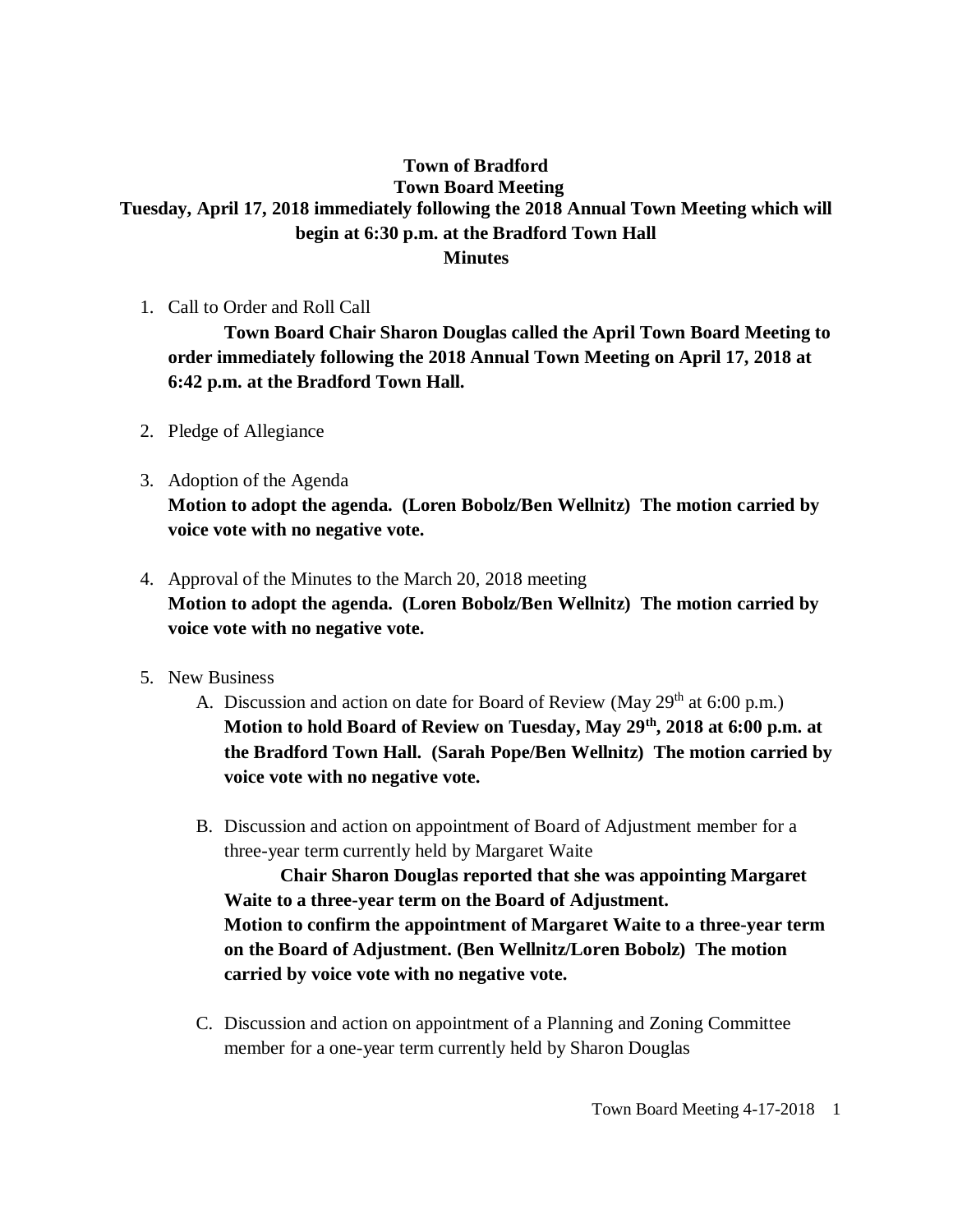**Chair Sharon Douglas stated that she would like to be reappointed to the Planning and Zoning Committee. Motion to appoint Sharon Douglas as the Board Member on the Planning and Zoning Committee for a one-year term. (Sarah Pope/Dan Huisheere) The motion carried by voice vote with no negative vote.**

D. Discussion and action on appointment of a Planning and Zoning Committee member for a three-year term currently held by Sharon Hargarten

**Chair Sharon Douglas stated that she was appointing Sharon Hargarten to a three-year term on the Planning and Zoning Committee. Motion to confirm the appointment of Sharon Hargarten to a three-year term on the Planning and Zoning Committee. (Sarah Pope/Ben Wellnitz) The motion carried by voice vote with no negative vote.**

- E. Discussion and action on renewal of the Wisconsin Towns Association Membership and purchase of annual access to educational videos **Motion to keep the membership to the Wisconsin Towns Association and to purchase the access to the educational videos for Board Members. (Sarah Pope/Loren Bobolz) The motion carried by voice vote with no negative vote.**
- F. Discussion and action on appointment of one Board member for a one-year term to the Clinton Fire District Board of Trustees

Sharon Douglas explained that the Board had already appointed Don Esselman as our resident for a two-year term and Loren Bobolz was appointed as the board member appointed to the Fire District Board of Trustees for a two-year term but the term length of the board member needed to be changed to one-year as a result of the new change in the agreement.

**Motion to appoint Loren Bobolz for a one-year term on the Fire District Board. (Ben Wellnitz/Dan Huisheere) The motion carried by voice vote with no negative vote.**

G. Discussion and action on Zoning Officer Report

**There were no building or zoning permits to report.**

H. Discussion and action on report by Fire District Representative

Chair Sharon Douglas stated that before she had Loren Bobolz give his report she wanted to let the board know that their committee working on the Fire District Agreement and policies, had met on April  $9<sup>th</sup>$  for the second meeting. In attendance from the Town of Bradford were Sharon Douglas and Ron Duffy, Dan Huisheere was absent. She reported that the Fire District Agreement will be

Town Board Meeting 4-17-2018 2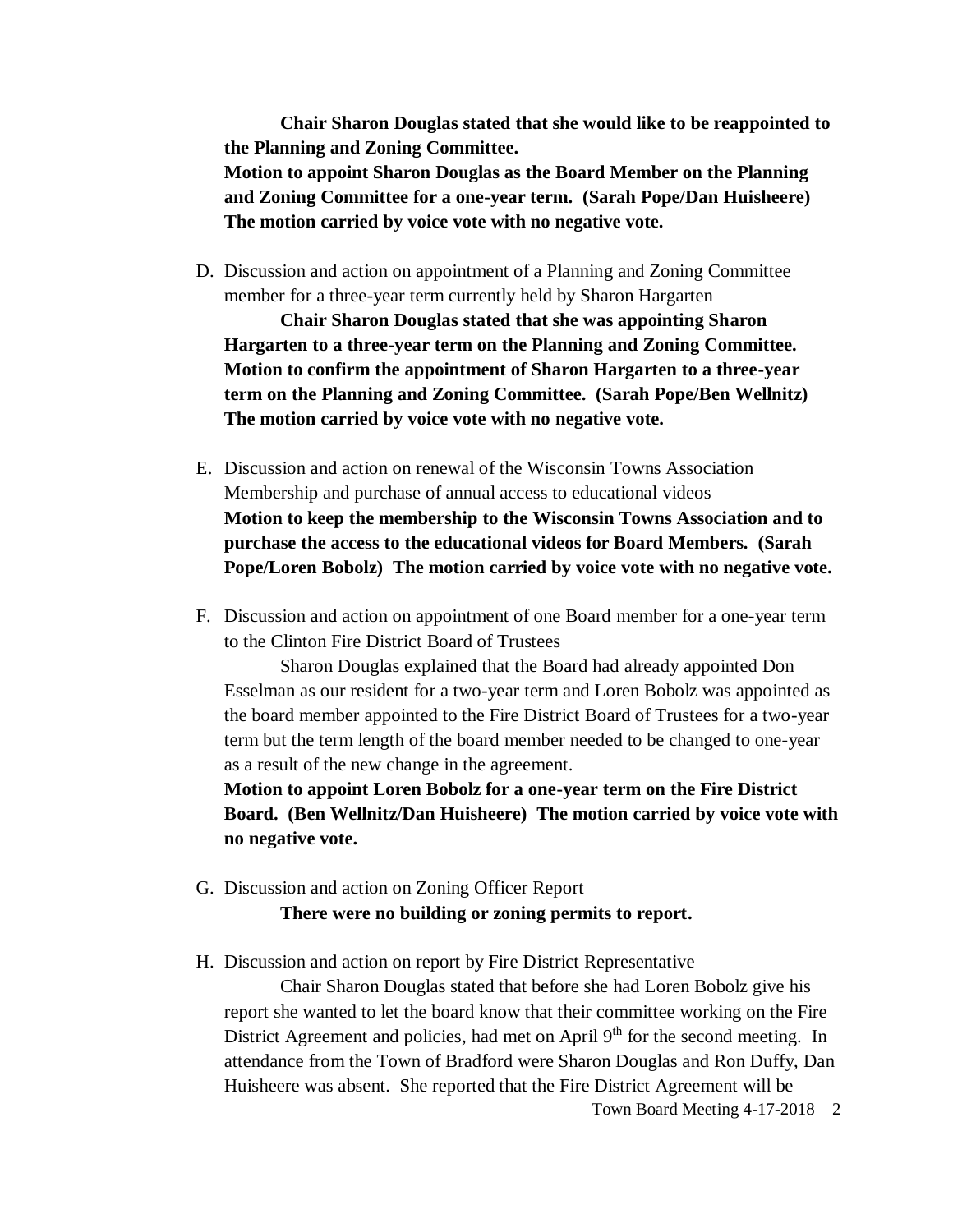presented to the municipalities next month for the municipal boards' approval and then to the Fire District for their approval. She stated that it would be sent to Attorney David Moore for review also.

Chair Sharon Douglas added that Chief Wright would be looking at an ordinance that all three municipalities can adopt for charging for fire service. He is also having the EMS department order supplies along with the Town of Beloit to save on shipping and handling and he would like to have each municipality have an ordinance about burning garbage. Chair Sharon Douglas will check with Attorney Moore on this. She reported that the next meeting of the committee will be May  $14<sup>th</sup>$  at 6:00 p.m. to go over policies.

Loren Bobolz stated that in addition to what Chair Sharon Douglas had reported they had accepted an agreement with the Town of Beloit. They have an agreement with the City of Beloit and the City of Janesville and if they can intercept, they will. The Town of Beloit will pay one half. They are dissolving the interim board and he added that the budget looks good.

- I. Discussion and action on Supervisors' evaluation of their sections of roads Ben Wellnitz stated that he would replace the stop ahead sign on Emerald Grove Road.
- J. Discussion and action on roadwork, including but not limited to tree trimming, culvert repair and replacement, ditching, shouldering, maintenance including replacement of signs and posts, paver repair, pot hole filling, Creek Road and Emerald Grove Bridge Projects, 5-year Capital Improvement Plan

Town Board Meeting 4-17-2018 3 Chair Sharon Douglas reported that she had met on March 22nd with representatives Ellery Schafer and Zach Pearson from Jewel Engineering, Travis Buros from the DOT, Rock County Highway Commissioner Duane Jorgenson, Todd Needham from Battermans, representatives from the railroad, Laura Bub from the DNR and Tony Haffelder from Rock Energy for an Operation Meeting regarding the Creek Road Railroad Bridge Project. She added that the options for the structure type are conceptual for now. The important item for this bridge is that it would need to be completed by June 30, 2020. She reported that it was discussed at the meeting that construction would begin in the spring of 2020. They possibly will be moving the project up by six months to be sure it is completed by the sunset date of June 30, 2020. Duane Jorgenson asked if the DOT could give a written statement to the Town that we could have an extension of 2-3 months for the project to be completed. Travis Buros from the DOT told Duane Jorgenson that they probably could not due to the new personnel at the DOT, so the engineering firm and Duane Jorgenson are working with the DOT to make sure it is completed by the sunset date. She added that the state wanted to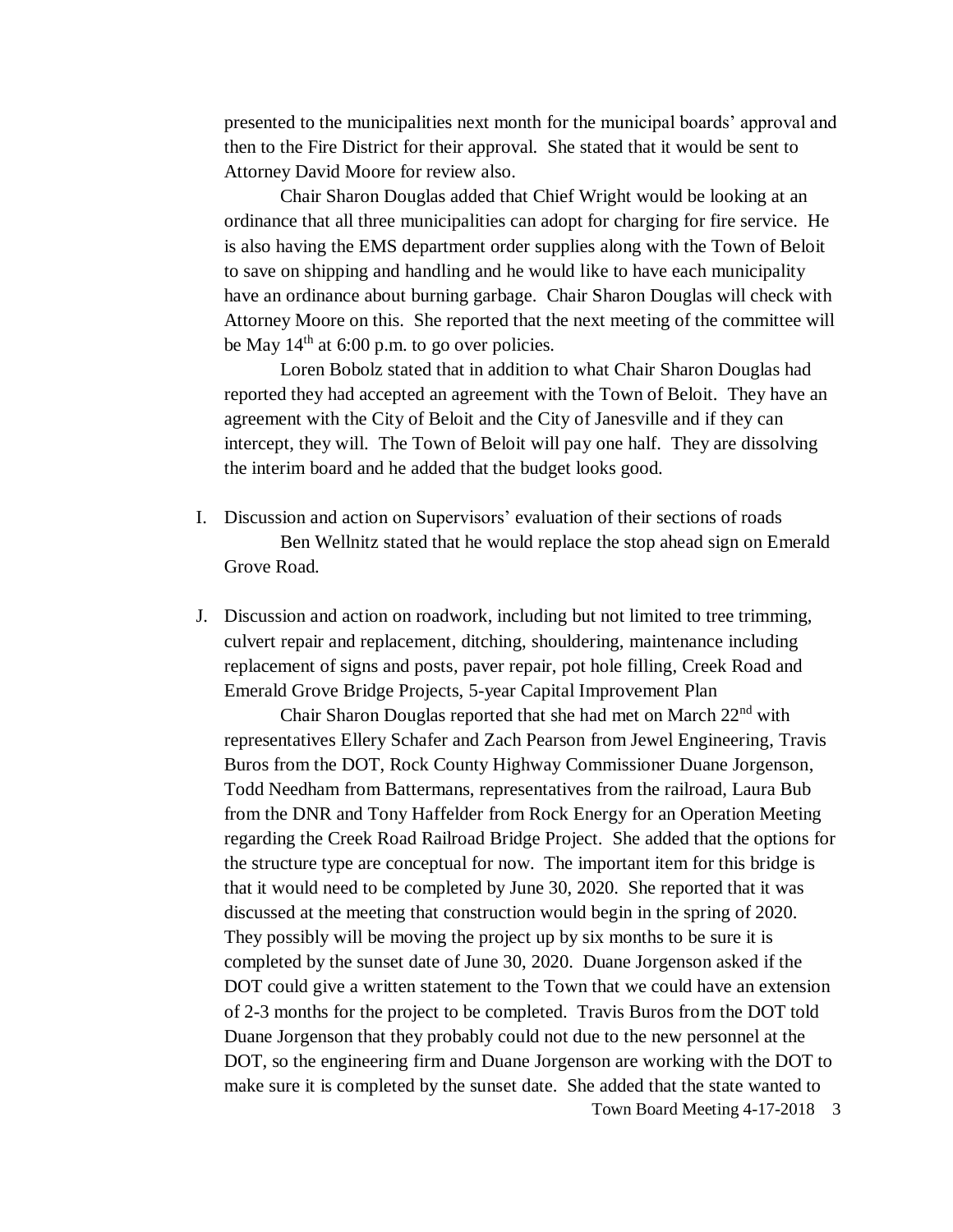post the bridge at 30 mph but agreed to 50 mph. The Town had asked to exchange the Emerald Grove Road RR Bridge Project for the Creek Road RR Bridge Project in the timeline but was not allowed to do so.

In regards to the Emerald Grove Road Railroad Bridge Chair Sharon Douglas reported that the state has a Management Consultant they hire to work with the design consultant because the state wants a definitive number on the cost of the bridge for budgeting purposes. After this is done it will be sent to the state for final approval. She added that the design takes anywhere from 15-18 months. The funds for this bridge will be available in 2019 and has to be completed by the sunset date of June  $30<sup>th</sup>$ , 2022.

 Chair Sharon Douglas asked the board members to look at the northwest corner of B-C Townline Road at Highway 140 because the turn radius is very tight and almost forces you drive over the center of the road to make the turn when you are headed south on Highway 140 and are turning west onto Townline, especially with large trucks. To avoid crossing the centerline you have to slow almost to a stop or drive on the shoulder which is happening frequently. She added that riding on the shoulder will cause premature breakdown and failure. She stated that Ron Duffy had brought this up at the last meeting and had presented a solution for this. The solution was to install a culvert extension of at least 6-8 feet with minor ditch re-contouring, core-out, rebase and pave with 3 inches of HMA. The estimated cost would be around \$2600-\$2800. She suggested that the board might think about adding this project to whoever gets the bid to do the area across the road on B-C Townline as they would have the equipment there already. She then asked the board members to take a look at that area before the meeting on April 23rd.

Chair Sharon Douglas and Ron Duffy attended the Town of Clinton Board Meeting last month to present the B-C Townline Road culvert and paver repair projects. The Town of Clinton Board approved sharing the cost of the projects they presented for the culvert on B-C Townline Road just west of Carvers Rock Road and the paver repair on B-C Townline just east of the new large culvert east of Highway 140.

Chair Sharon Douglas reported that since the board will not be doing the Creek Road culvert project just west of Carvers Rock Road this year Duane Jorgenson had asked if the board members would be receptive to pulling the money for 2018 and allowing the money to be used for other County projects. The board could then re-apply to have the project done in 2019 and they can use the money for other towns. If the board wants to do the project in 2019, the Town would be at the top of the list and would receive the 50% cost sharing.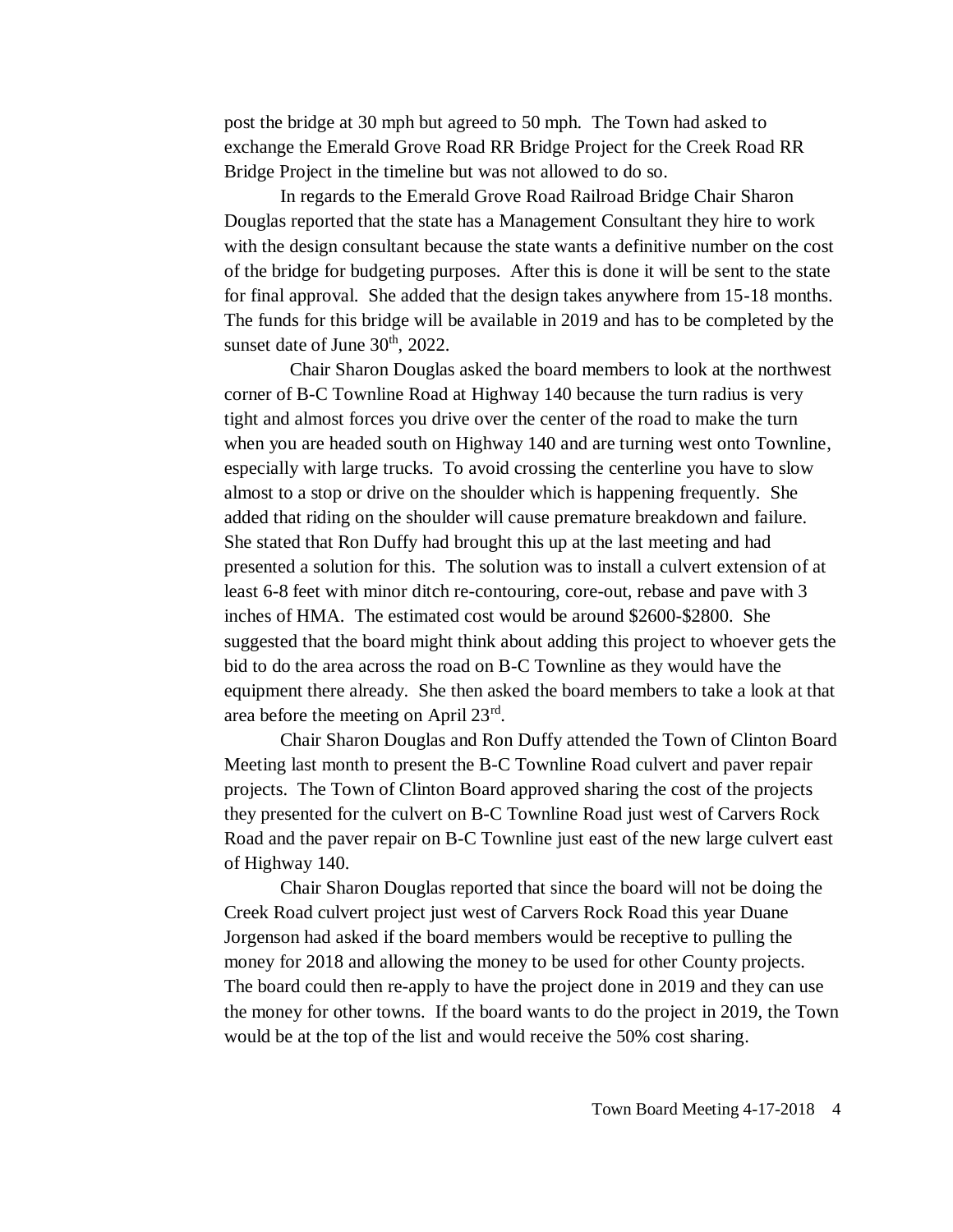**Motion to pull the request for the money for this year for the Creek Road Culvert Project. (Loren Bobolz/Ben Wellnitz) The motion carried by voice vote with no negative vote.**

**Bryce Nass will replace the guard rail on the Creek Road culvert.**

Chair Sharon Douglas reported that the culvert on Carvers Rock Road just north of Creek Road at the park keeps getting plugged with debris from the park. She added that the last time they had Bryce Nass go out and clear the debris and she asked the board members what they wanted to do about this. Clerk Sandra Clarke reported that the culvert had plugged enough during the last heavy rain and the water had run south down the east side of the road and had washed out the shoulder and could undercut the asphalt.

**Motion to have Bryce Nass remove the debris in front of the culvert at the park just north of Creek Road and add to the shoulder. (Sarah Pope/Loren Bobolz) The motion carried by voice vote with no negative vote.** 

**Chair Sharon Douglas reported that Ron Duffy had taken his tractor out to the area on Waite Road just west of the intersection with Carvers Rock Road and he, Wayne and Sharon Douglas had pulled the asphalt back up out of the ditch.**

**Sharon Douglas stated that there are a lot of areas that need shouldering. She added that if the board would like she could have Brian Ayre rent the machine that does the reclamation. She stated that if this is something they wanted done, then each board member would go out to their assigned roads and mark areas on a piece of paper and also measure the areas. That way Brian Ayre would have an idea where the areas are and would also have an estimate on how many miles he would have to do. She added that this would help him in ordering the shouldering material.**

Sharon Douglas stated that the current five-year Capital Improvement Plan ends in 2018 and she would like the board to meet to work on this as a group to plan for future projects for the next 5-10 years. She added that the board does have the two bridges coming up soon and asked if they wanted to meet in the next two weeks. **The next few weeks would be difficult for some of the board members so she asked the board members to take the list that Ron Duffy had prepared when he measured every road in the Town and got estimates for the cost of fixing them, and decide on their priorities for a 10-year plan for Monday night's meeting.** 

**Sharon and Wayne Douglas put up the "rough road" signs on Creek Road by Reid Road that is to be repaired.**

Town Board Meeting 4-17-2018 5 Chair Sharon Douglas stated that in the past board members had volunteered to fill pot holes and put up signs and the benefit was that the money saved, has allowed money to be put toward other road maintenance or repair. She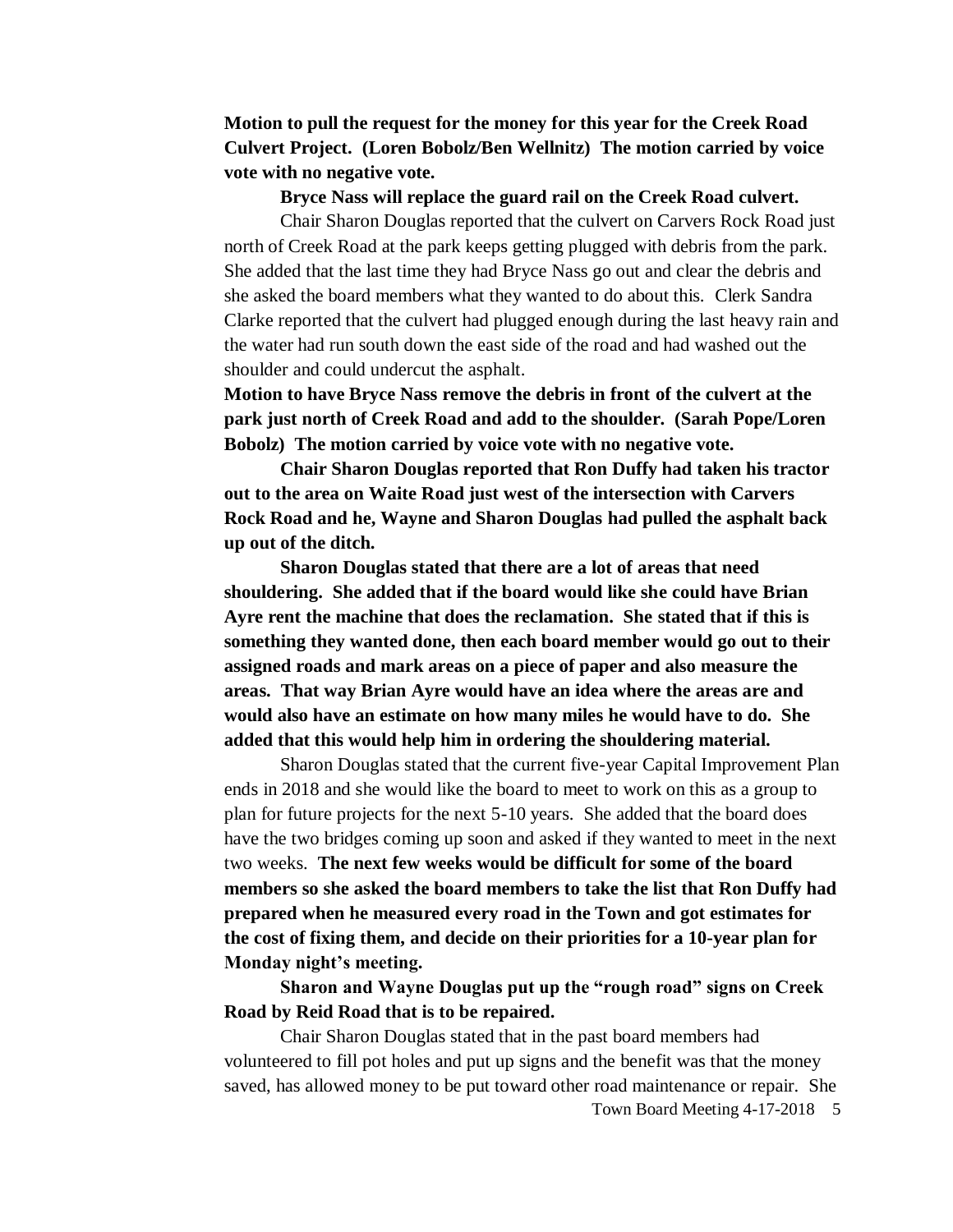stated that over the last eight years Ron Duffy, Bill and Sandra Clarke and Sharon and Wayne Douglas have been doing the pot hole filling. Sharon Hargarten has also helped. She added that due to the change in board members over the past year she wanted to have a discussion on options and ideas from the present board members on how each of them would like to proceed in filling pot holes and putting up signs. Dan Huisheere and Loren Bobolz were concerned about their safety.

**Sharon Douglas presented the board with the following three options. She stated that they could continue to do the work but it would be all the board members and not just a few, they could each do their assigned sections of roads or they could hire it done. Sharon Douglas presented two estimates she had gotten for hiring it done.** 

**One estimate was \$200 to \$800 per ton with the \$200 per ton being if the contractor was just doing it on one road but if they had to drive around the town it could be as high as \$800 per ton. Since the pot holes are scattered around the Town Sharon Douglas stated that 15 ton at \$800 per ton would cost the Town \$12,000. It was noted that the Town usually goes through 30 to 40 ton per year.** 

**The other estimate was \$210 per hour which included the labor and equipment with the Town furnishing the material. Loren Bobolz stated that a truck with an auger can do a lot fast. The board will address this at their meeting on Monday night.** 

**Loren Bobolz stated that he thought they could continue putting up signs.**

**Sharon Douglas reported that for tree and brush removal Ben Wellnitz and Mick Mullooly did some more removal on the east side of Emerald Grove Road near Avalon Road. She added that Ron Duffy and Ben did some cutting on Avalon Road near Churchill's. She reported that she had spoken with Bryce Nass and he is still planning on doing brush and tree removal on Emerald Grove Road on the west side. He will also be ordering the materials required to replace the guard rail on the Creek Road culvert at Carvers Rock Road and will replace the guard rail.**

K. Discussion and action on Town Hall Repair Committee Report-steps and cement pad

**Loren Bobolz presented an estimate for replacement of the north steps for the ramp and a replacement for the cement pad. He stated that a 5 inch thick precast base 5 feet wide by 6 feet long would be \$300.00 and the precast step 5 feet wide with a two-step rise would be \$491.00 for a total of \$791.00. The step unit is 14 inches high and 26 inches deep.**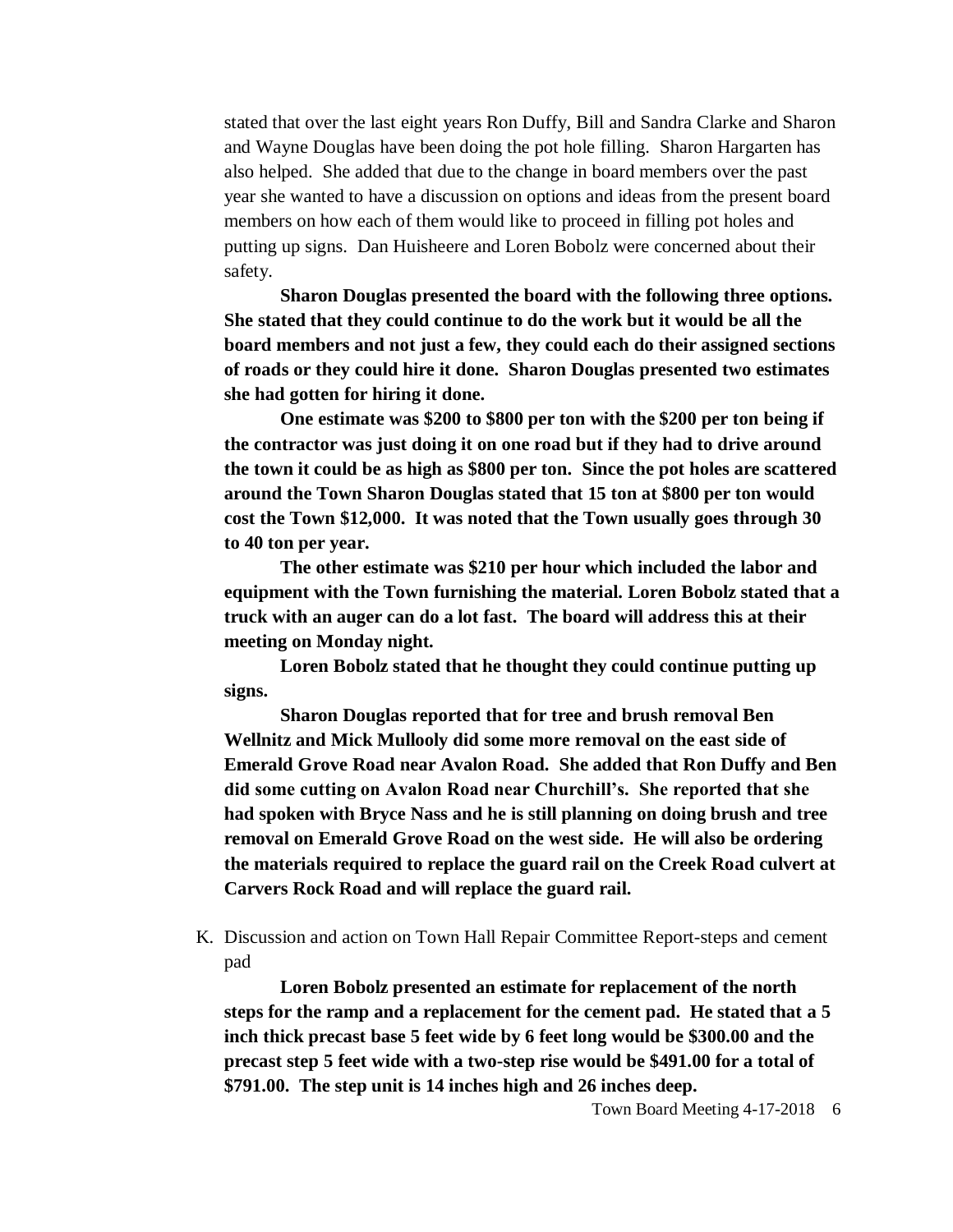**Motion to approve the steps and cement pad replacement for \$791.00. (Sarah Pope/Ben Wellnitz) The motion carried by voice vote with no negative vote.**

- L. Discussion and action on approval of Driveway Permit Applications **Chair Sharon Douglas reported that she had issued a driveway permit to Robert Maly and another permit to Eric and Erica Repaal.**
- M. Discussion and action on approval of Utility Permit Application **No application were received.**
- N. Discussion and action on donation for Clinton Senior Citizens Center **Motion to donate \$500.00 to the Clinton Senior Citizens Center. (Loren Bobolz/Ben Wellnitz) The motion carried by voice vote with no negative vote.**
- 6. Citizen Participation **Nothing.**
- 7. Announcements and Reports
	- **a. The May Town Board meeting will be held on Tuesday, May 15, 2018 at 6:30 p.m. at the Bradford Town Hall.**
	- **b. A Special Town Board Meeting will be held on Monday, April 23, 2018 at 6:30 p.m. on discussion and action on road work bids for 2018 Road Work Projects.**
	- **c. Assessor John Strehmel will hold Open Book on Tuesday, May 22, 2018 from 5- 7:00 pm at the Bradford Town Hall.**
	- d. **There was no Rock County Sheriff's Report.**
	- e. **Chair Sharon Douglas reported that she had attended the Clinton Community Collaboration meeting with the other Chairs and business owners to discuss further conversations regarding the future of the community. She reported that a survey will be going out to gather information at the end of this month or early May. She added that due to the aging infrastructure of the current elementary and middle schools they are looking at replacing these two schools with one school that would be built behind the high school and demolishing the other two schools. She reported that they talked about putting K-4 through 6th grade in the new school and having 7th and 8th graders in the High School. She added that they are still in the conceptual phase. She encouraged the board members to attend one of the forums.**
- 8. Treasurer's Report